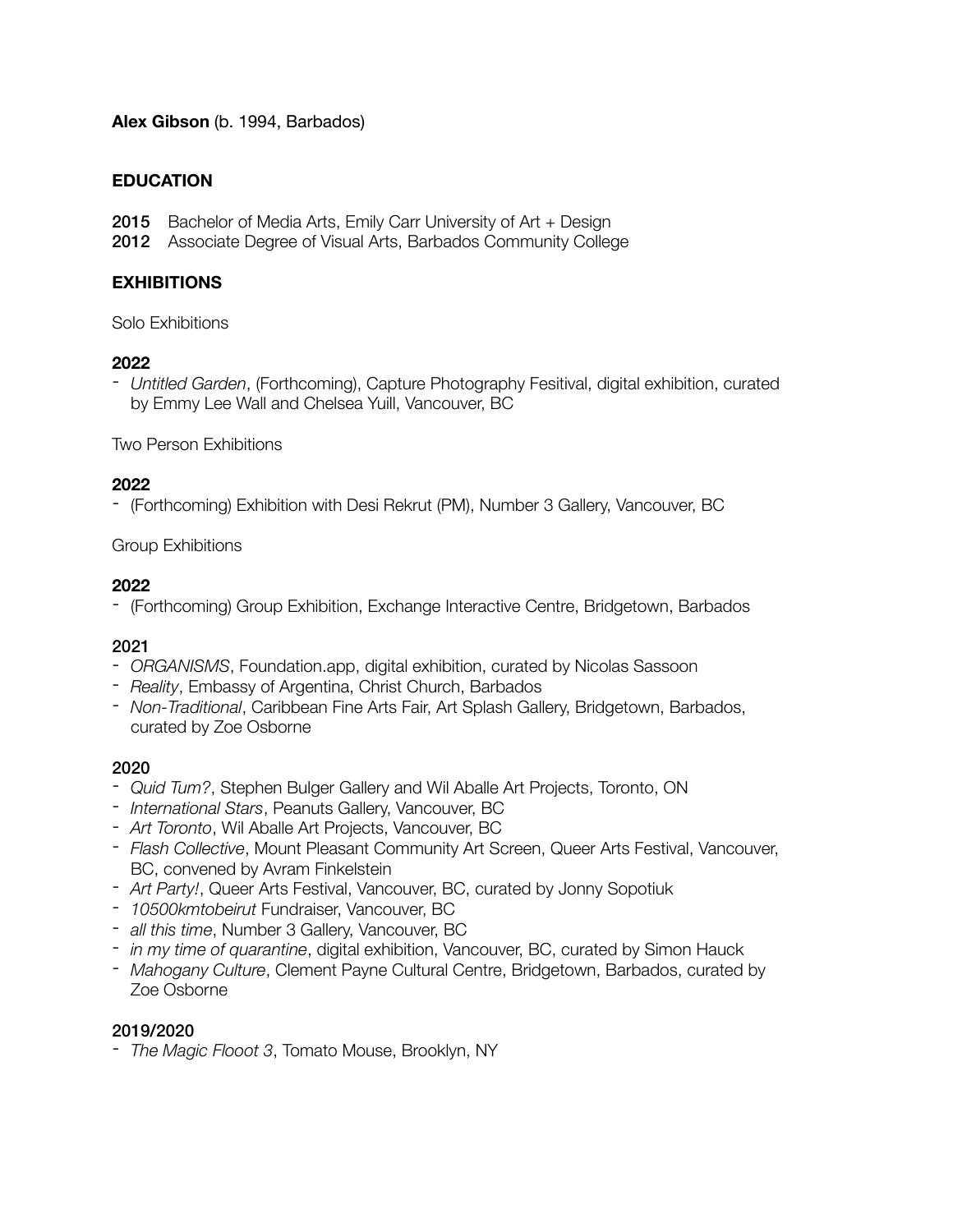#### 2019

- *BYOB (Bring Your Own Beamer)*, VIVO Media Arts Centre, Vancouver, BC

#### 2018

- *LOOP Show*, RBC Media Gallery, Emily Carr University of Art + Design, Vancouver, BC
- *Labyrinth*, Gam Gallery and Acme Studios, Vancouver, BC
- *Slut Island Gallery Show*, Slut Island Festival, Le Cagibi, Montreal, QC

#### 2017

- *water astonishing and difficult altogether makes a meadow and a stroke*, Wil Aballe Art Projects, Vancouver, BC

## 2016

- *Cruising the Dog Days of Summer*, Glad Day Bookshop, Toronto, ON

# **SCREENED WORK**

#### 2019

- Animated GIFs, *CBC Arts: Exhibitionists S04E19*, CBC Arts, March 15

## 2015

- *Out of Water*, Ottawa International Animation Festival, Canadian Student Category, National Gallery of Canada, Ottawa, ON

## **PUBLISHED WORK**

## 2020

- Drawing, *Found You Magazine* Issue 2, Vancouver, BC

## 2019

- Drawing, *Swampcone Magazine* Issue 6, Vancouver, BC
- Drawing, *Corn Swap Catalogue* Issue 5, Vancouver, BC

## 2018

- Drawing, *Swampcone Magazine Issue 5*, Vancouver, BC

# **ARTIST TALKS**

## 2021

- *NFTs and Caribbean Art*, Tern Gallery, Nassau, The Bahamas